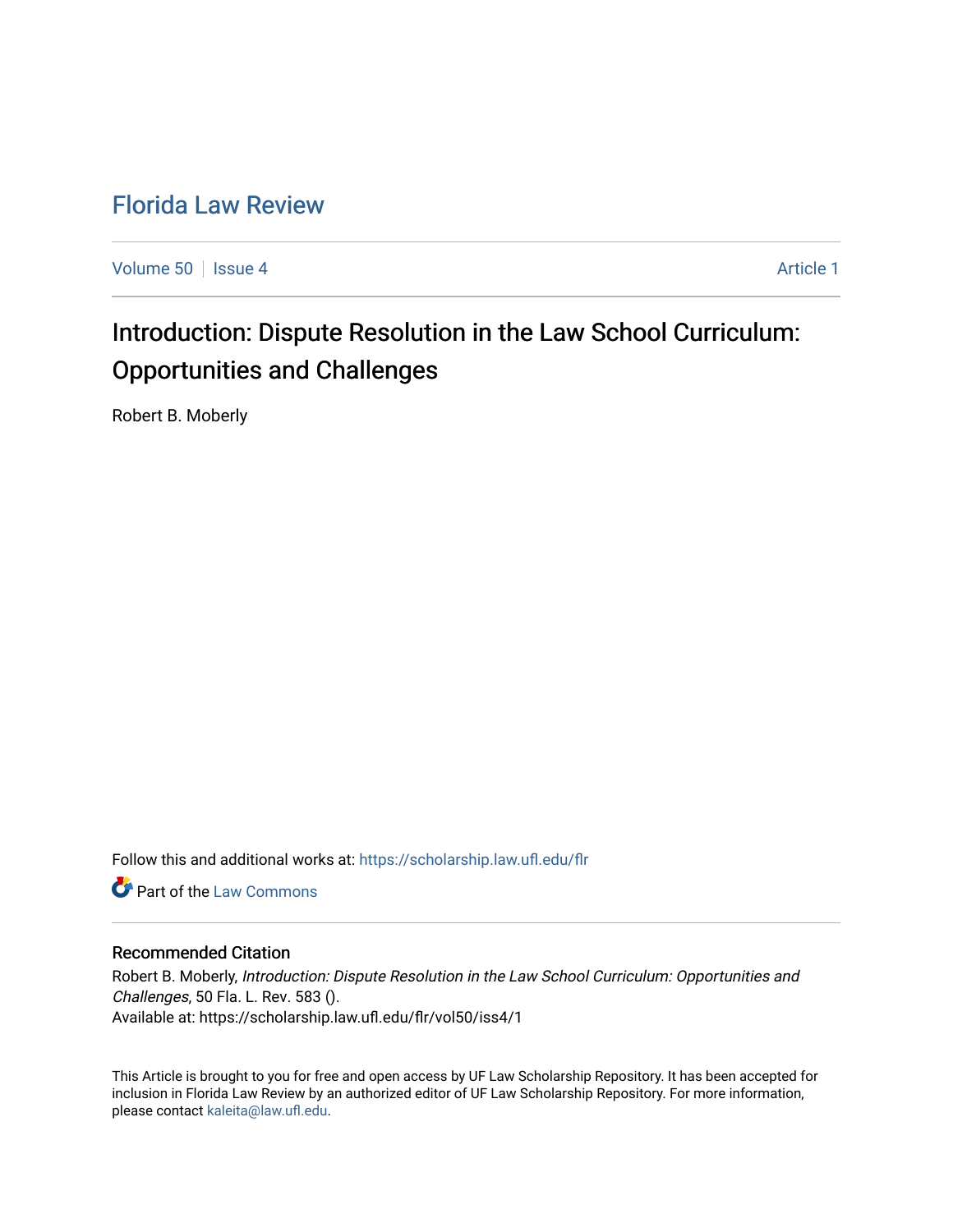## **Florida Law Review**

|    | VOLUME 50 | SEPTEMBER 1998                                                                                         | NUMBER 4 |
|----|-----------|--------------------------------------------------------------------------------------------------------|----------|
|    |           | INTRODUCTION: DISPUTE RESOLUTION IN THE LAW SCHOOL<br><b>CURRICULUM: OPPORTUNITIES AND CHALLENGES*</b> |          |
|    |           | Robert B. Moberly**                                                                                    |          |
| L. |           |                                                                                                        |          |
|    |           | II. THE RISE OF ALTERNATIVE DISPUTE RESOLUTION<br>IN THE LEGAL SYSTEM 584                              |          |
|    |           |                                                                                                        |          |
|    |           | IV. THE SYMPOSIUM ARTICLES 587                                                                         |          |
|    |           |                                                                                                        |          |

## I. INTRODUCTION

In this Symposium, a distinguished group of authors explore the impact of Alternative Dispute Resolution (ADR) on our legal system, and how law schools have responded to this development. The articles grew out of a program entitled "Dispute Resolution Throughout the Law School Curriculum: Opportunities and Challenges," sponsored **by** the Section on Alternative Dispute Resolution of the Association of American Law Schools. They focus on a number of efforts to incorporate dispute resolution into law school curricula. Special attention is given to the efforts of the University of Missouri-Columbia Center for the Study of Dispute Resolution, an early leader in ADR curricular innovations, to help integrate

<sup>\*</sup> **0** 1998 by Robert B. Moberly. All rights reserved.

<sup>\*\*</sup> Trustee Research Fellow, Professor of Law, and Director, Institute for Dispute Resolution, University of Florida College of Law; B.S., 1963; J.D., 1966, University of Wisconsin. This symposium has been developed from presentations at the annual meeting of the Association of American Law Schools Section on Alternative Dispute Resolution, chaired by Professor Moberly, on January 7, 1998, in San Francisco, California.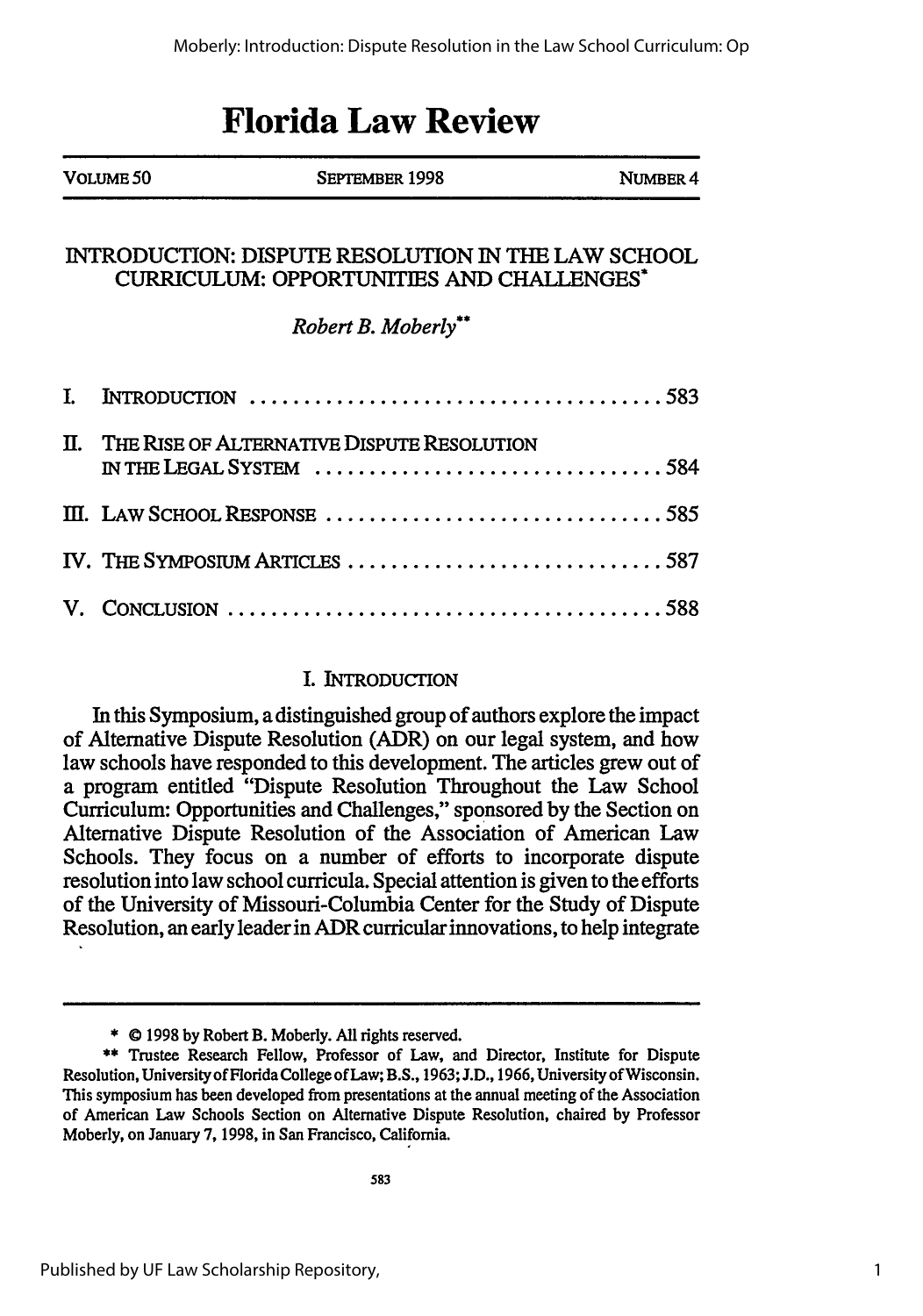dispute resolution into curricula at several other law schools.<sup>1</sup>

### I. THE RISE OF ALTERNATIVE DISPUTE RESOLUTION IN **THE LEGAL** SYSTEM

The rise of ADR in the legal system has been well documented.<sup>2</sup> At the federal level, Congress recently contributed to this rise **by** passing the Alternative Dispute Resolution Act of **1998,** which requires federal district courts to authorize the use of ADR in all civil actions and to encourage litigants to use the ADR process.<sup>3</sup> This follows passage of two legislative acts designed to increase the use of *ADR* **by** federal agencies,4 and two executive orders directing federal litigation counsel to suggest and use ADR in appropriate circumstances.<sup>5</sup>

States also have been very active in adopting ADR measures, with Florida playing a leading role. Florida's use of mediation in the judicial system began in the 1970s, and in **1989,** Florida authorized all state courts to require mediation or advisory arbitration in civil litigation.6 In **1992,** Florida became the first state to adopt mediator ethical standards that could be enforced through complaint and advisory opinion procedures.7 In **1998,** courts referred more than 120,000 reported cases to mediation.<sup>8</sup> compared

**1.** These efforts were funded **by** a grant from the **U.S.** Department of Education Fund for the Improvement of Post-Secondary Education.

*2. See, e.g.,* LEONARD L. RISKIN & **JAMES E.** WESTBROOK, DISPUTE RESOLUTION **AND LAWYERS** (2d ed. 1997); **NANCY** H. ROGERS & CRAIG A. MCEWEN, MEDIATION: LAW, **AND POLCY, PRACTICE** (1994); **STEPHEN** B. **GOLDBERG,** FRANK **E.A.** SANDER & **NANCY** H. **ROGERS, DISPUTE RESOLUTION: NEGOTIATION,** MEDIATION, **AND** OTHER PROCESSES (2d ed. 1992).

*3. See* Alternative Dispute Resolution Act of 1998, Pub. L. No. 105-315, **§§** 3-4, 112 Stat. 2993, 2993-94 (to be codified at 28 U.S.C. **§§** 651-658). President Clinton signed the act on October 30, 1998. *See* Alternative Dispute Resolution Act, 112 Stat. at 2998. Litigants in all civil cases will be required to consider the use of ADR, and courts must provide litigants with at least one ADR process including, but not limited to, mediation, early neutral evaluation, mini-trials, and arbitration. *See id.* § 4, 112 Stat. at 2994 (to be codified at 28 U.S.C. § 652(a)). Moreover, every district must designate an employee or judicial officer who is knowledgeable in ADR practices to implement and evaluate its ADR program. *See id.* § 3, 112 Stat. at 2994 (to be codified at 28 U.S.C. § **651(d)).**

4. The two acts are the Administrative Dispute Resolution Act, Pub. L. No. 101-552, 104 Stat. 2736 (1990), which was amended by the Administrative Dispute Resolution Act of 1996, Pub. L. No. 104-320, 110 Stat. 3870, and the Negotiated Rulemaking Act of 1990, Pub. L. No. 101-648, 104 Stat. 4969.

*5. See* Exec. Order No. 12,278, 56 Fed. Reg. 55, 195 (1991); Exec. Order No. 12, 988, 61 Fed. Reg. 4,729 (1996).

*6. See* FLA. **STAT.** § 44.102 (1997); *id.* § 44.103.

7. See Robert B. Moberly, *Ethical Standards for Court-Appointed Mediators and Florida's Mandatory Mediation Experiment,* 21 FLA. **ST.** U. L. REV. 701,705 (1994).

*8. See* Sharon Press, *Introduction* to **SHARON** PRESS & KIMBERLY KOSCH, 1998 FLORIDA MEDIATION/ARBITRATION PROGRAMS: A COMPENDIUM vi **(1** th ed. 1998).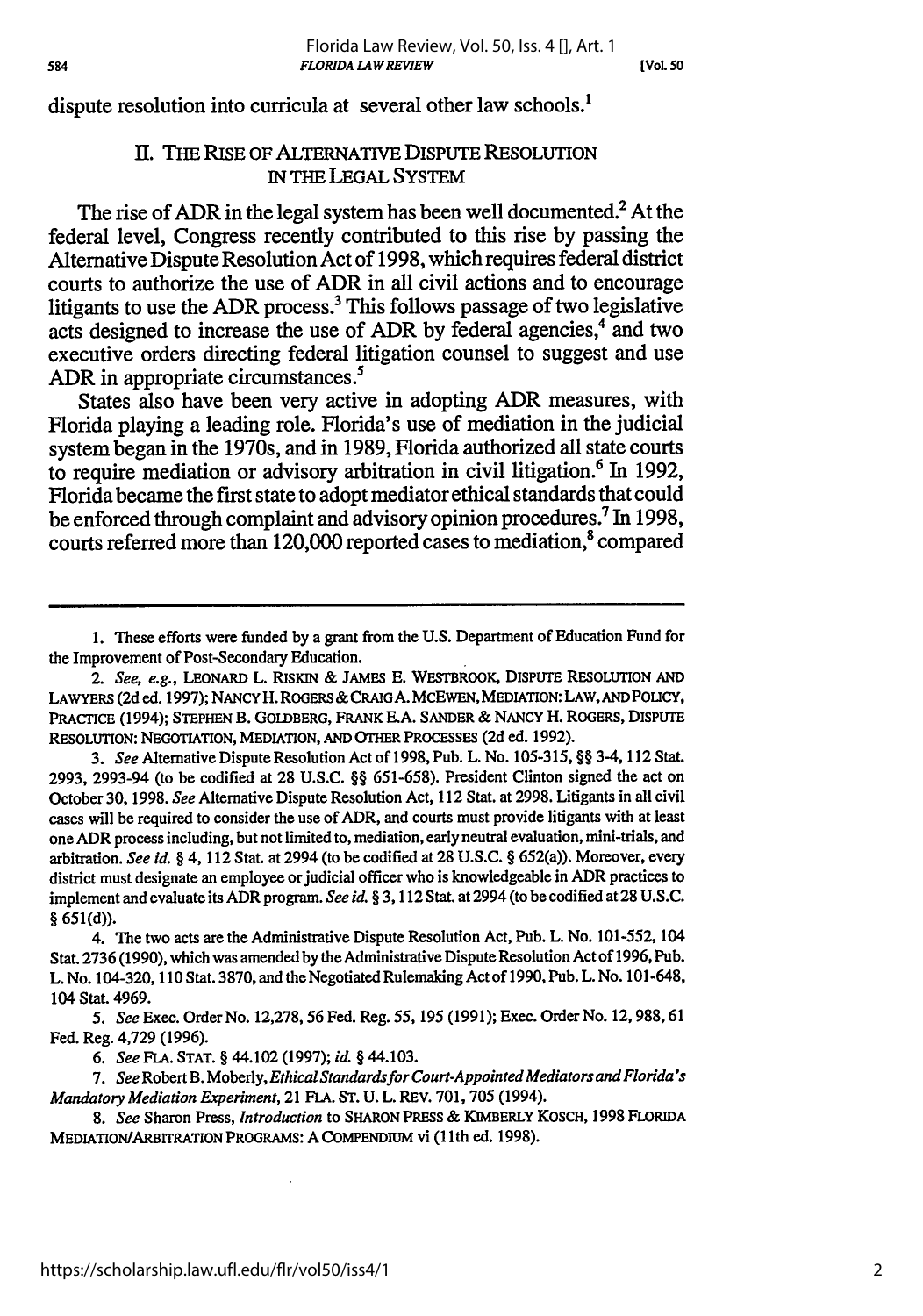Published by UF Law Scholarship Repository,

to about 34,000 in **1989.9** Moreover, since statistics are collected only from those circuits that designate a mediation coordinator, and since many parties now proceed to mediation *prior* to filing a civil action, "the actual number of mediations conducted far exceeds those reported."<sup>10</sup> The Florida Supreme Court has certified several thousand mediators, and almost **10,000** individuals have completed Supreme Court certified mediation training.<sup>11</sup>

### Ill. LAW SCHOOL RESPONSE

Law schools gradually responded to this rise in ADR activity. The concept of teaching negotiation and related skills was endorsed **by** the **1979** American Bar Association Task Force on Lawyer Competency, 12 the 1980 Special Committee for a Study of Legal Education,<sup>13</sup> the then-Chief Justice of the United States Supreme Court,<sup>14</sup> and the more recent McCrate Report.<sup>15</sup> Law School accreditation standards now recommend that alternative methods of dispute resolution be included in a school's professional skills curriculum.<sup>16</sup>

Since **1983,** the American Bar Association Section on Dispute Resolution<sup>17</sup> has periodically surveyed law schools about their  $\widehat{A}DR$ offerings. The first survey in **1983** listed forty-three law schools, or about

*11. See* Press, *supra* note **8,** at vi.

12. *See* SECTION OF **LEGAL** EDUC. **AND** ADMISSIONS TO THE BAR, **ABA,** REPORT **AND RECOMMENDATIONS** OF THE TASK FORCE **ON** LAWYER COMPETENCY: THE ROLE OF THE LAW SCHOOLS 3-4 **(1979).**

**13.** *See* **ABA, LAW SCHOOLS AND PROFESSIONAL EDUCATION:** REPORT **AND** RECOMMENDATIONS OF THE **SPECIAL** COMMIrEE FOR **A STUDY' OF LEGAL EDUCATION** OF THE AMERICAN BAR ASSOCIATION **103 (1980).**

14. "Even fewer law schools focus on training in the skills—the arts—of negotiation that can lead to settlements. **Of** all the skills needed for the practicing lawyer, skill in negotiation must rank very high." Warren **E.** Burger, *Isn't There a Better Way?,* 68 A.B.A. J. 274, **275** (1982).

*15. See* SECTIONOFLEGALEDUC.ANDADMISSIONSToTHEBAR,ABALEGALEDUCATIONAND **PROFESSIONAL DEVELOPMENT-AN EDUCATIONAL CONTINUUM** 254 **(1992)** (Report of the Task Force on Law Schools and the Profession: Narrowing the Gap).

**16.** *See* **STANDARDS** FORAPPROVALOFLAWSCHOOLS Standard 302(a)(4) &Interpretation **302-1 (1998).**

**17.** Previously known as the Special Committee on Alternative Means of Dispute Resolution, and then as the Standing Committee on Dispute Resolution.

1998]

*<sup>9.</sup> See* **JENNIFER** L. **MASON** & **SHARON** B. PRESS, FLORIDA MEDIATION/ARBITRATION PROGRAMS: **A** COMPENDIUM viii **(1992).**

**<sup>10.</sup>** Press, *supra* note **8,** at vi. For detailed discussions of the extensive use of ADR in Florida, court-sponsored and otherwise, see generally **I CONTINUINGLEGALEDUC.,FLA.** BAR, ALTERNATIVE **DISPUTE RESOLUTION IN FLORIDA (1991); 2 CONTINUING LEGAL EDUC., FLA.** BAR, ALTERNATIVE **DISPUTERESOLUTION INFLORIDA (2d ed. 1995);** James **J.** Alfini, *Trashing, Bashing, and Hashing It Out: Is This The End of "Good Mediation"?,* **19 FLA. ST. U.** L. **REV.** 47 **(1991);** Sharon Press, *Institutionalization: Savior or Saboteur of Mediation?,* 24 **FLA. ST. U.** L. REV. **903 (1997);** Moberly, *supra* note **7.**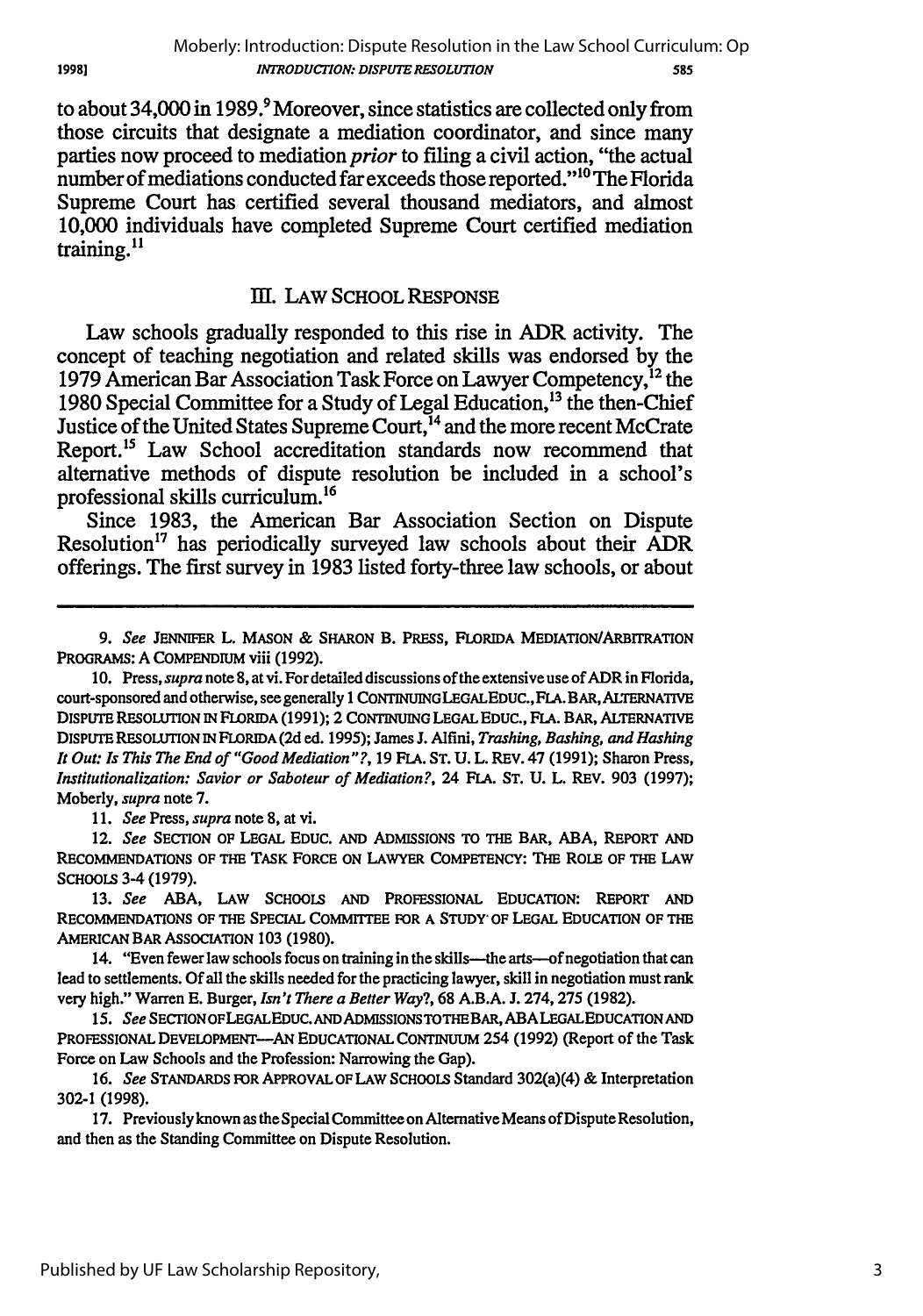25 percent of **U.S.** law schools, as offering ADR courses.18 The next survey in 1986 noted that "a majority of the ABA approved law schools in America now offer courses or clinics on ADR. This is a significant achievement in a field that was barely known a decade ago."<sup>19</sup> In 1989, the survey listed 550 courses in 174 law schools, and the most recent survey in 1997 identified 714 courses in 177 schools.<sup>20</sup> Almost all law schools offered dispute resolution courses, most with multiple offerings. The 1997 report noted that "the expansion of ADR courses and clinical programs is dramatic, matching, if not surpassing, the growth in ADR generally."<sup>21</sup>

At the University of Florida, the College of Law began offering a Negotiation course in the 1970s; its pedagogy included simulated negotiations with videotaping, professorial observation and critiques, and student self-critiques.<sup>22</sup> The College subsequently created a course on Mediation and Other Dispute Resolution Processes, that can be offered independently or in combination with Negotiation. The faculty, also, approved an Institute for Dispute Resolution, with the mission of encouraging and enhancing teaching, research and service in dispute resolution. The College has developed a Mediation Clinic<sup>23</sup> and alternative dispute resolution seminars that address advanced subjects such as Dispute Systems Design and Comparative Dispute Resolution. Additionally, faculty members have created specialty ADR courses, such as Environmental Dispute Resolution, International Litigation and Arbitration, Collective Bargaining and Arbitration, and an Advanced Course in Labor Arbitration. With grant funding, the Institute for Dispute Resolution has established an agricultural mediation service, provided conflict resolution training in Haiti, co-sponsored a natural resources leadership institute, initiated a mediation system for juveniles, and partnered with the local court system to create a community mediation program.

**<sup>18.</sup>** *See generally SPECIALCOMM.* **ON** ALTERNATIVE MEANS *OF DISPUTE* RESOLUTION, **ABA,** LAW **SCHOOL** DIRECTORY OF DISPUTE **RESOLUTION** PROGRAMS **(1983).**

<sup>19.</sup> Frank E.A. Sander, *Foreword* to **STANDING** COMM. **ON** DISPUTE RESOLUTION, **ABA,** DIRECTORY OF LAW SCHOOL DISPUTE **RESOLUTION COURSES AND** PROGRAMS (1986).

*<sup>20.</sup> See* Kimberlee K. Kovach & James **J.** Alfini, *Foreword* to **SECTION** OF **DISPUTE** RESOLUTION, ABA, DIRECTORY OF LAW **SCHOOL** ALTERNATIVE DISPUTE RESOLUTION **COURSES AND** PROGRAMS **(2d** ed., 1997).

<sup>21.</sup> *Id.*

<sup>22.</sup> *See generally* Robert B. Moberly, *A Pedagogy for Negotiation,* 34 J. **LEG. EDUC.** <sup>315</sup> (1984). This article was part of a symposium on "Alternative Dispute Resolution in the Law Curriculum." *See Symposium, Alternative Dispute Resolution in the Law Curriculum,* 34 **.LEGAL** EDUC. 229 (1984).

<sup>23.</sup> The mediation clinic is discussed in more detail in Don Peters, *Oiling Rusty Wheels: A Small Claims Mediation Narrative,* 50 **FLA.** L. REV. 761 (1998).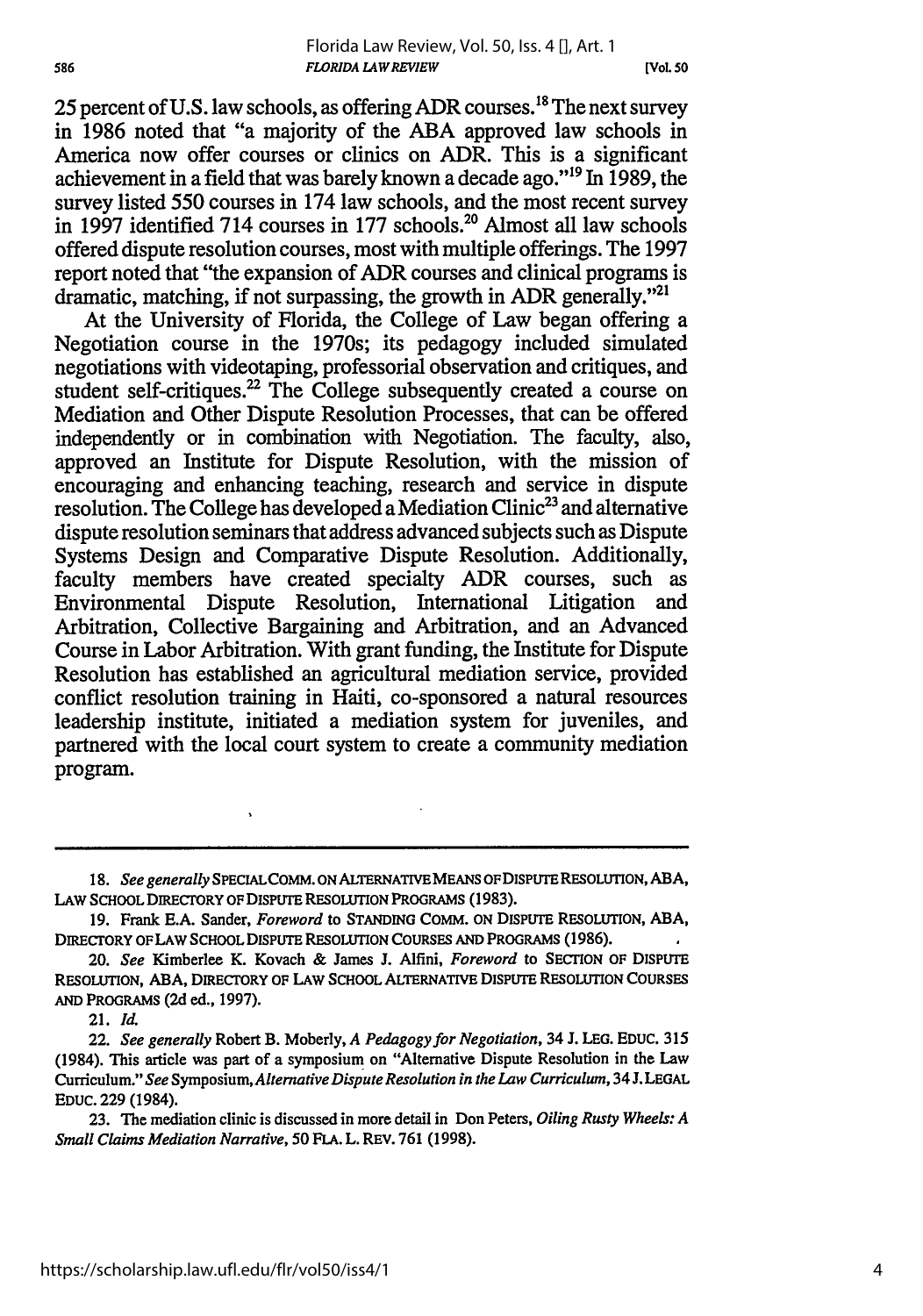#### IV. THE SYMPOSIUM ARTICLES

As noted above, in January of 1998, the Association of American Law Schools Section on Alternative Dispute Resolution sponsored a program entitled "Dispute Resolution Throughout the Curriculum: Opportunities and Challenges." The program focused on diverse efforts to incorporate dispute resolution into the law school curriculum. Past approaches have included adopting dispute resolution units in mainstream courses; adding new courses such as negotiation, mediation, mediation clinics, or general ADR courses; or some combination of these options. The University of Missouri-Columbia Center for the Study of Dispute Resolution, an early leader in ADR curricular innovations, received a grant from the U.S. Department of Education in 1995 to work with six law schools<sup>24</sup> that wished to develop adaptations of the Missouri Plan to integrate dispute resolution into traditional courses. In Part I of this symposium, Project Director Leonard Riskin of Missouri provides an overview of the project,<sup>25</sup> followed by comments from Professor Ronald Pipkin, a legal sociologist from the University of Massachusetts, who evaluated the project for the Department of Education.<sup>26</sup> We then hear from commentators from several of the schools involved in the project. Professors Sarah Cole, Nancy Rogers and Joseph Stulberg discuss Ohio State's incremental expansion of their ADR curriculum into one of the outstanding programs in the country.27 Professor Lea Vaughn explains the efforts to integrate ADR into the curriculum at the University of Washington, providing insight into the faculty dynamics involved in such efforts.<sup>28</sup> Professor Kate O'Neill describes how the University of Washington successfully added an ADR perspective to a traditional Legal Writing Course.29 Professor Katheryn Dutenhaver discusses the DePaul program, including the notions that decanal support is critical, and that one must take the faculty as one finds it.<sup>30</sup> Professor James Coben of Hamline muses on that school's efforts to

**30.** *See* Katheryn M. Dutenhaver, *Dispute Resolution and its Purpose in the Curriculum of*

<sup>24.</sup> The law schools are those at DePaul University, Hamline University, Inter American University, Ohio State University, Tulane University, and the University of Washington.

<sup>25.</sup> *See* Leonard L. Riskin, *Disseminating the Missouri Plan to Integrate Dispute Resolution into Standard Law School Courses: A Report on a Collaboration with Six Law Schools,* 50 **FLA.** L. REV. *589* (1998).

**<sup>26.</sup>** *See* Ronald M. Pipkin, *Teaching Dispute Resolution in the First Year of Law School: An Evaluation of the Program at the University of Missouri-Columbia, 50* **FLA.** L. REV. **609 (1998).**

**<sup>27.</sup>** *See* Sarah Rudolph Cole et al., *Sustaining Incremental Expansion: Ohio State's Experience in Developing the Dispute Resolution Curriculum, 50* **FLA.** L. REV. **667 (1998).**

**<sup>28.</sup>** *See* Lea B. Vaughn, *Integrating Alternative Dispute Resolution (ADR) into the Curriculum at the University of Washington School of Law: A Report and Reflections, 50* **FLA.** L. REv. **679 (1998).**

**<sup>29.</sup>** *See* Kate O'Neill, *Adding an Alternative Dispute Resolution (ADR) Perspective to a Traditional Legal Writing Course, 50* **FLA.** L. REV. **709 (1998).**